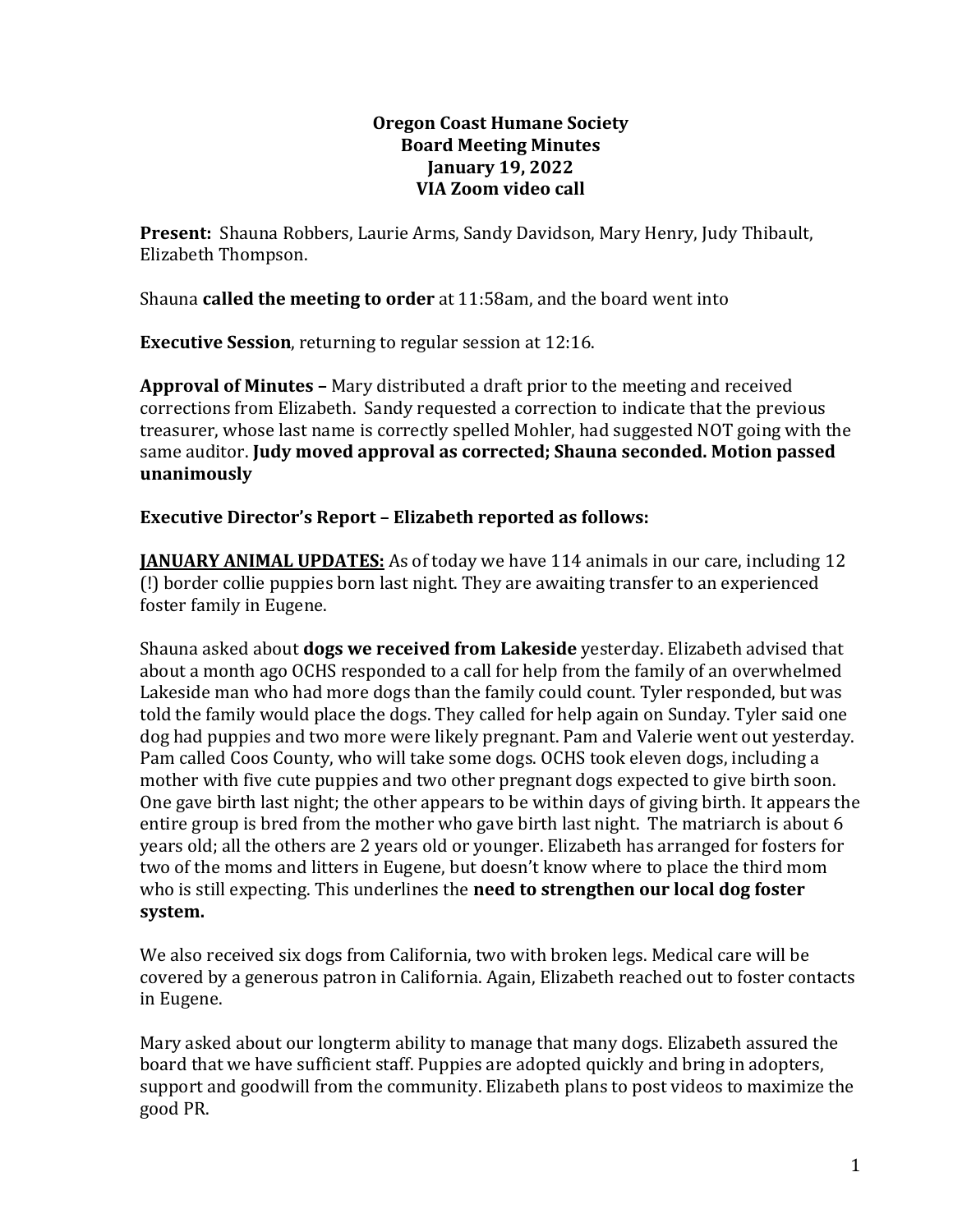Mary suggested reaching out to Oregon Humane Society to discuss medical fosters and start a relationship with their Second Chance program. Elizabeth will follow up.

**Intake:** December animal intake included:

- 8 community animals seen/scheduled in the clinic,
- 8 pets (2 senior cats, 6 dogs) surrendered by owners;
- 4 adopted pets were returned to the shelter (two cats who'd been adopted years ago and the owners died or couldn't provide care), 1 senior cat adopted and returned immediately, 1 small dog). Elizabeth addressed this in this morning's staff huddle to reduce returns through better education and consistent, documented outreach to new adopters.
- 2 owned animals in custody (medical care for owner),
- $\bullet$  12 stravs.
- 9 transfers in (2 are left from this group)

**Outcomes:** December animal outcomes included:

- 32 adoptions (13 dogs, 19 cats/kittens including Linus after 12 years, Garfunkle after 7 years, and Bubba after 8 years. Dogs Loki, adopted by Shauna and Lola, adopted by Elizabeth)
- 1 euthanasia (bulldog from California who arrived in bad condition),
- 11 pets returned to owners,
- 7 transfers out (1 bulldog to Pacific NW Bulldog Rescue, 6 cats to Cat Adoption Team 5 have been adopted already; Pam will request pictures from CAT).

**Missing Dog Update** -- Elizabeth updated the group on Bruiser, a shelter dog with separation anxiety who got away from the foster home and remains missing. Becky Long is meeting Elizabeth in Eugene tomorrow to hand off a trail cam and humane trap to set up at feeding station that's already in place. Becky also sent training materials: we need to establish a policy and develop an SOP in case this happens again. Mary suggests OCHS purchase dog traps; Elizabeth says we own many cat traps, but not dog traps. Has been mixed response on social media to us losing the dog. Todd at Shippin' Shack will do waterproof fliers for us, like he did for Tilly, a dog lost by a family a year or so ago. Bruiser was brought to OCHS with a bad cut from attempting to escape his original home through a window, and taken to the emergency vet in Springfield upon admission. The family had tried unsuccessfully to place him. Judy remembered another dog escaping from the same foster placement, which Shauna confirmed. Elizabeth was unaware of this history and will visit and follow up. While she understands they have a fenced area, apparently the dog escaped when a door was left open. Elizabeth says the people at the foster home are great with dogs, including one with Canine Good Citizen training. Shauna suggested they might be better suited to socialize puppies.

### **Events & Marketing Updates:**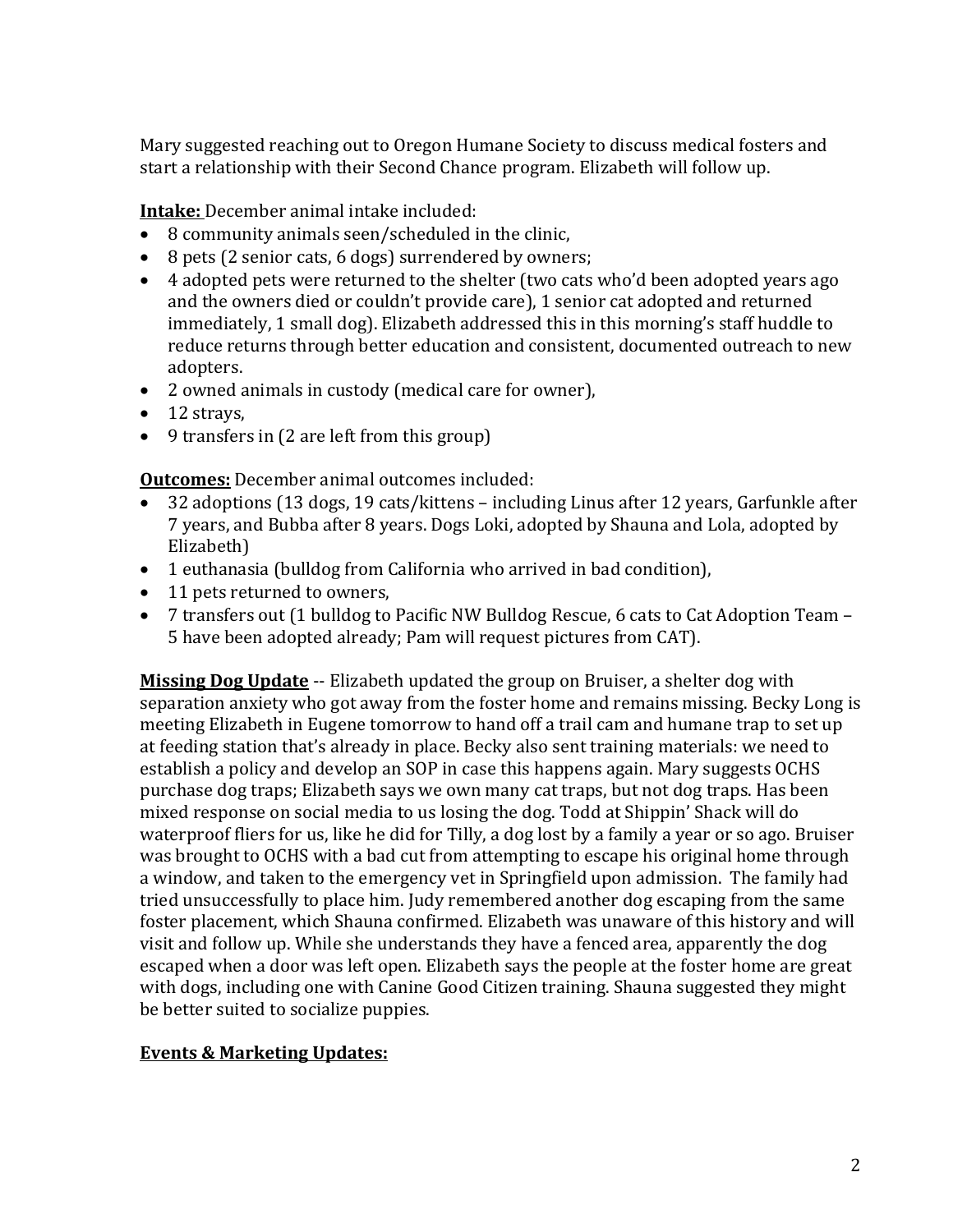- **Betty White Challenge** We had a great response from the community, with many people attending our shelter Open House on Monday to visit the animals and drop off donations. We are still expecting revenue from Homegrown and t-shirt sales there. We've brought in \$4777 so far, with checks and PayPal donations still coming in as of last night. KOIN-TV coverage from Portland was very helpful – at least \$650 was donated from the Portland area. Elizabeth will send a thank-you note to KOIN and acknowledge them again on social media.
- **Moshow the Cat Rapper** is planning another visit January 29 February 1. Stay tuned for details. Dates were just confirmed this week.
- Elizabeth will meet soon with the **Siuslaw School District** librarian, who wants to coordinate for an event in April.
- At the **Vintage House**, we want to host a winery for the **Chamber's Wine and Chowder Trail** in February. Elizabeth asked the board if they had thoughts or concerns about serving alcohol, but none were expressed. In addition, a **Pet Grief Group** is being scheduled soon. We would like to do pet portraits for Valentine's Day, but may not have the space ready in time.
- The **new dog kennels** are finished and plaques should be made soon. Stay tuned for an event invitation, hopefully in late February. Mary suggested steel plaques because they withstand heavy cleaning.
- Elizabeth is checking with both **local radio stations** about doing Pet of the Week segments, and recording new ads and PSAs as well. Then a Eugene TV station.

**THRIFT STORE:** The cashier schedule is now fully covered. Special thanks to volunteer Kathy Barrett, who contacted former and new volunteers and has us completely staffed. A new employee through the Workforce Innovation & Opportunity Act program will start next week and work on pricing merchandise and books.

**VET UPDATE:** Dr. Janel Montes, who lives in Florence but works for Banfield in Eugene, will start helping out. She's coming in on Saturday for her first day for wellness checks and vaccines. No January or February dates are set for Dr. Schaad yet.

# **TRAINING UPDATES:**

- Cascade Employers expects the updated employee handbook to be completed in the next few weeks, then training will be planned to roll out new procedures.
- The shelter team is currently finishing up Fear Free Training certification.
- Elizabeth is enrolled in the Shelter Management Certification program through College of the Pacific. The program runs through August, with credits applied toward Elizabeth's CAWA (Certified Animal Welfare Administrator) certification.

**PETFINDER/PET POINT LINKS:** We received a bid of \$1,800 to link information about available pets from our PetPoint database with the Petfinder website. Elizabeth has reached out to see if there are scholarships or grants available and is waiting for a response. The receptionist could also be doing "cut and paste" manually to list our pets.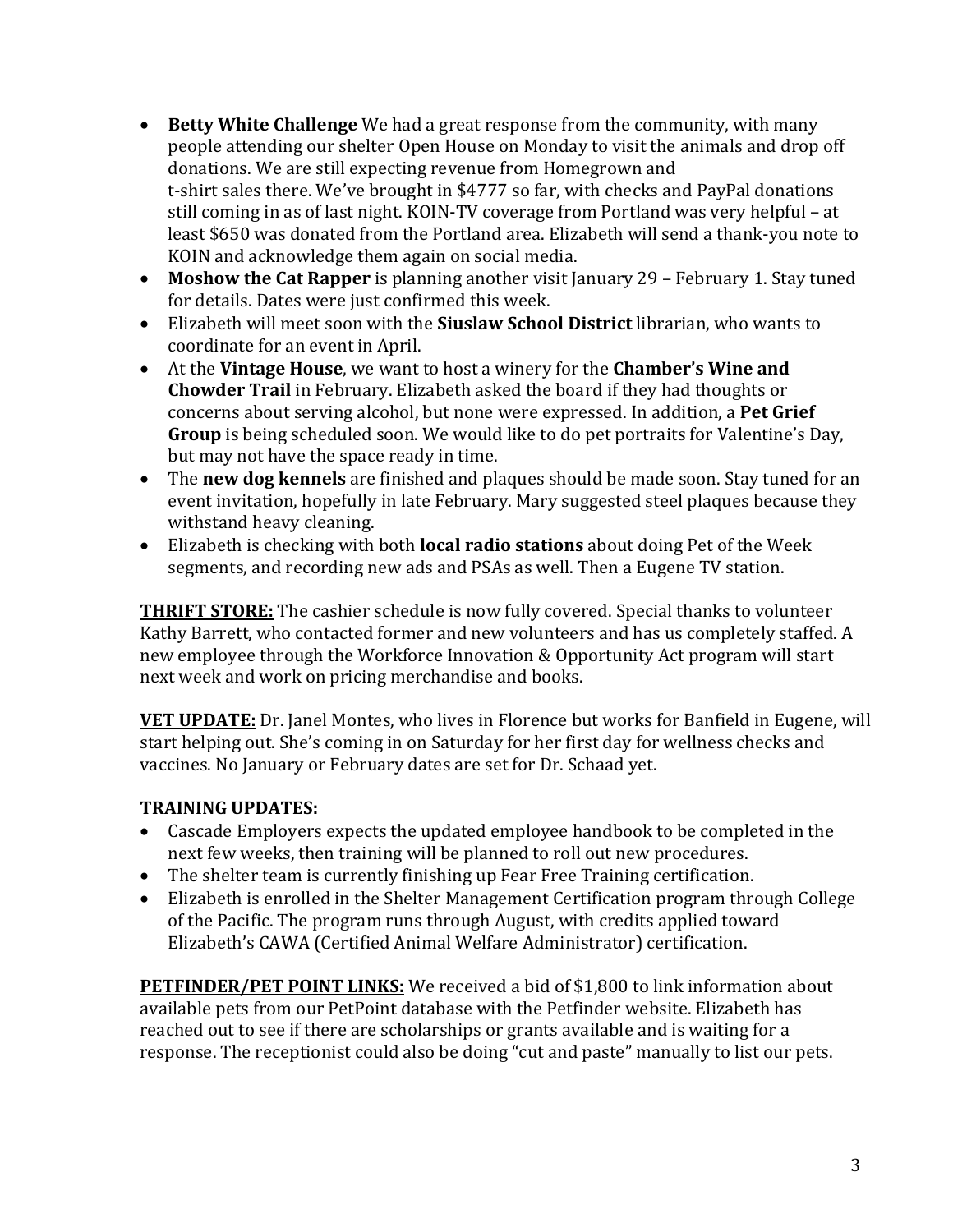**Earth Breeze laundry soap**, a Medford company, will donate 10 sheets to shelters for each one purchased. Elizabeth has signed up and they are putting together our first donation. Please let Elizabeth know of similar cause-related marketing. Thanks to Judy for referring!

**President's Report –** Shauna submitted a report via email. Two other estate sales are coming up: Pam Wheeler on Mitchell Loop and another one referred by Cindy Wobbe. Shauna has ordered business cards for the estate sale team and plans to distribute information to local businesses. She also ordered directional signs from Shippin' Shack for estate sales and for 50% off sales at the Thrift Store. They will be ready in about 10 days.

**Vice President's Report –** Judy sent out detailed info re: **internal audit**. She found lots of information, so the report took longer than she expected. Mary asked what Judy to summarize her findings and suggest next steps the board should undertake. Judy thinks an **external annual audit** of finances is important, and noted that **budgeting** is becoming more regular and improved. She would like to see an updated **organizational chart**. She is also interested in what regular **meetings** are scheduled, and understands daily Morning Meetings are going well.

Judy opened the floor to suggestions about next steps. Mary proposed that board members divide a list of questions that Judy had distributed and come back with answers. Shauna concurred. **Elizabeth and Judy agreed to follow up and provide assignments.** Sandy has photocopied **vehicle registrations** as recommended in the audit.

Mary proposed transitioning to **computerizing documents on a shared drive**, understanding that some materials are confidential. Sandy and Judy remembered that there used to be a shared Google drive and a board conversation thread, but both disappeared when the computer system was updated. Sandy would like to see it online, too; it would help provide continuity. Perhaps this could be a part of Salesforce: Mary believes the company owns Slack, a collaborative workplace software, and advised that we check with Brionne Baggioni, who advocated a similar system for staff.

Shauna says Jasper had set up Google docs for the board. Elizabeth will check with him. Sandy has lots of documents that should be uploaded –historical information such as contracts. Judy has a good scanner. Mary asked about computer sharing in the shelter, and Elizabeth says there is a shared drive that can be accessed from any shelter computer. Mary thinks improving computer sharing builds teamwork and improves efficiency. It will be important to organize the drive thoughtfully. There is much work ahead. Judy will follow up with Elizabeth. **Kudos to Judy for comprehensive, excellent job.**

## **Treasurer's Report**

Sandy reported that **donation jar** contributions totaled \$4,609.62 for the year. Eddie would be willing to service additional locations. Sandy requested we think of places, since we've lost a few due to a fire, etc.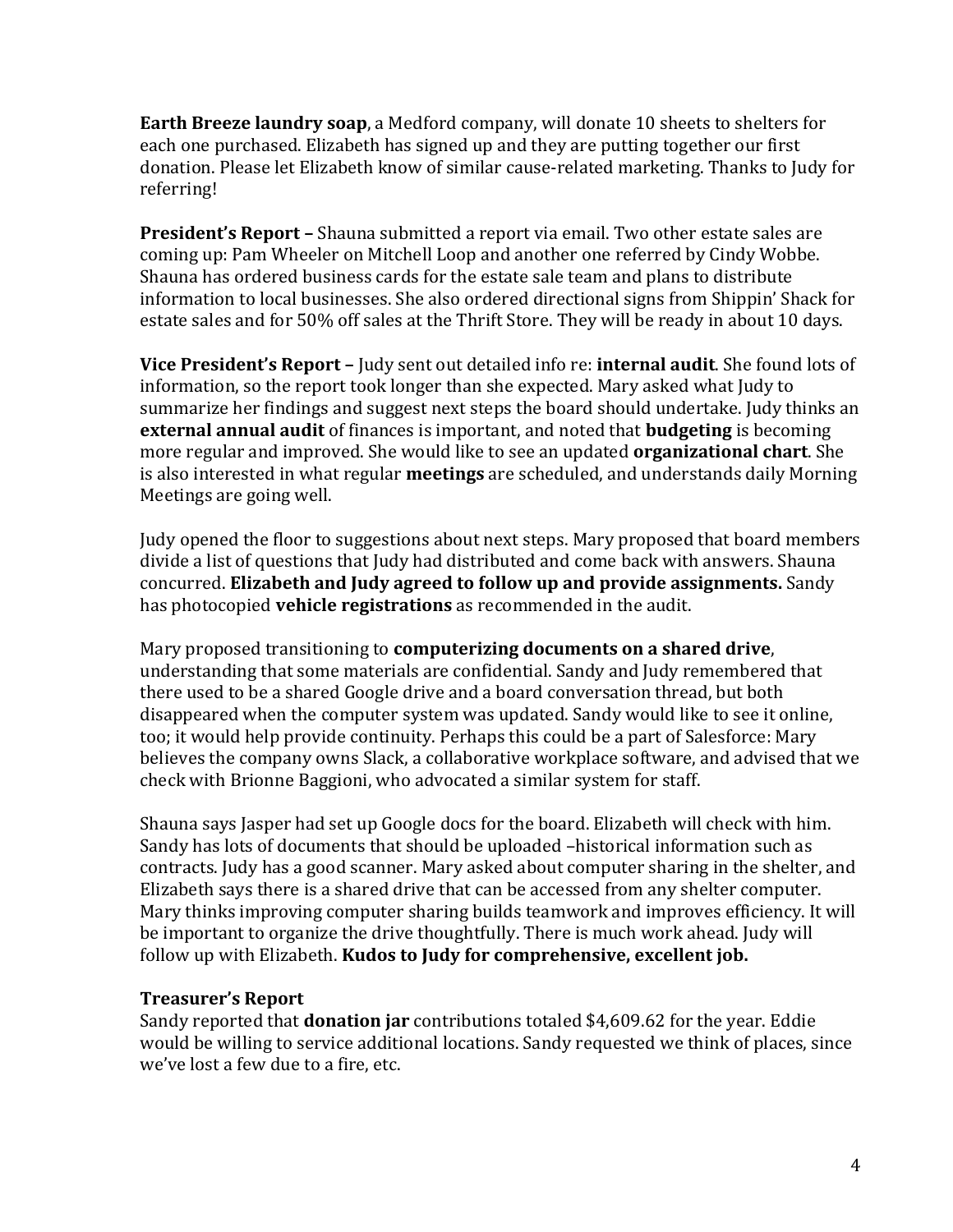Sandy emailed **financial reports** before the meetings and asked if there were any questions. Mary said she had a number of questions when looking at the Budget to Actual year end report and gave several examples. One specific would be to create reporting that improves Jenny's ability to track the **restricted funds** she administers. Mary proposed a separate meeting to go over the details. Sandy thinks transitions in who is keeping the books may have resulted in some confusion, and will take a deeper dive. Sandy and Mary agreed to schedule a meeting before the next board meeting, and Elizabeth will join in.

Sandy reported that **lease negotiations** with the County are ongoing. We are currently awaiting survey results. The surveyor's initial work has made the possibilities much more real to Sandy. The group discussed expanding truck access in back of the shelter and improving emergency egress with connection to an additional road east. Adjoining property has sold, and Sandy hopes the developer will put in a road since it would be good for the community to have the additional tsunami evacuation route. We are in planning stage and will explore our options.

Shauna, Sandy and Elizabeth recently updated our investment accounts with LPL. We are in their basic level of service, with no personal financial advisor. Oregon Pacific managers are working with the approximately \$151,000 currently in that account. Mary strongly advised that we **adopt a policy and create a standing order with the investment accounts that any stock received is immediately sold and reinvested**. This protects us from any appearance of donor control of donated securities, simplifies accounting ,and allows us to invest according to our own investment priorities. Sandy will follow up with Kevin. She is also reviewing transferring the account to Charles Schwab, as compared with Raymond James office, which is local. Mary advised that Schwab is low cost, but also provides less personal service.

**Secretary's Report -** Mary reported that the grant proposal had been submitted to Western Lane Community Foundation for a Salesforce service contract, and thanked Elizabeth and Sandy for their work to develop a provisional budget. She is eager to resume work on the Salesforce conversion, but we can't contract for assistance before hearing back from WLCF next month. Mary asked Elizabeth to take charge of negotiating the contract and she agreed.

**Laurie's Report –** Had little to report, as she's been housebound recently.

Shauna asked about where we were with a **final budget**. Sandy had concentrated on the personnel section and simplifying the format for board reporting and external presentation. Staff will need the details. This will be part the special budget meeting Sandy, Mary and Elizabeth plan to schedule in the coming month.

The board went into Executive Session II at 1:36, concluding a special board-only segment at 2:36.

The **next meeting was set for February 9, 2022 at noon via Zoom**. Mary will send an invitation.